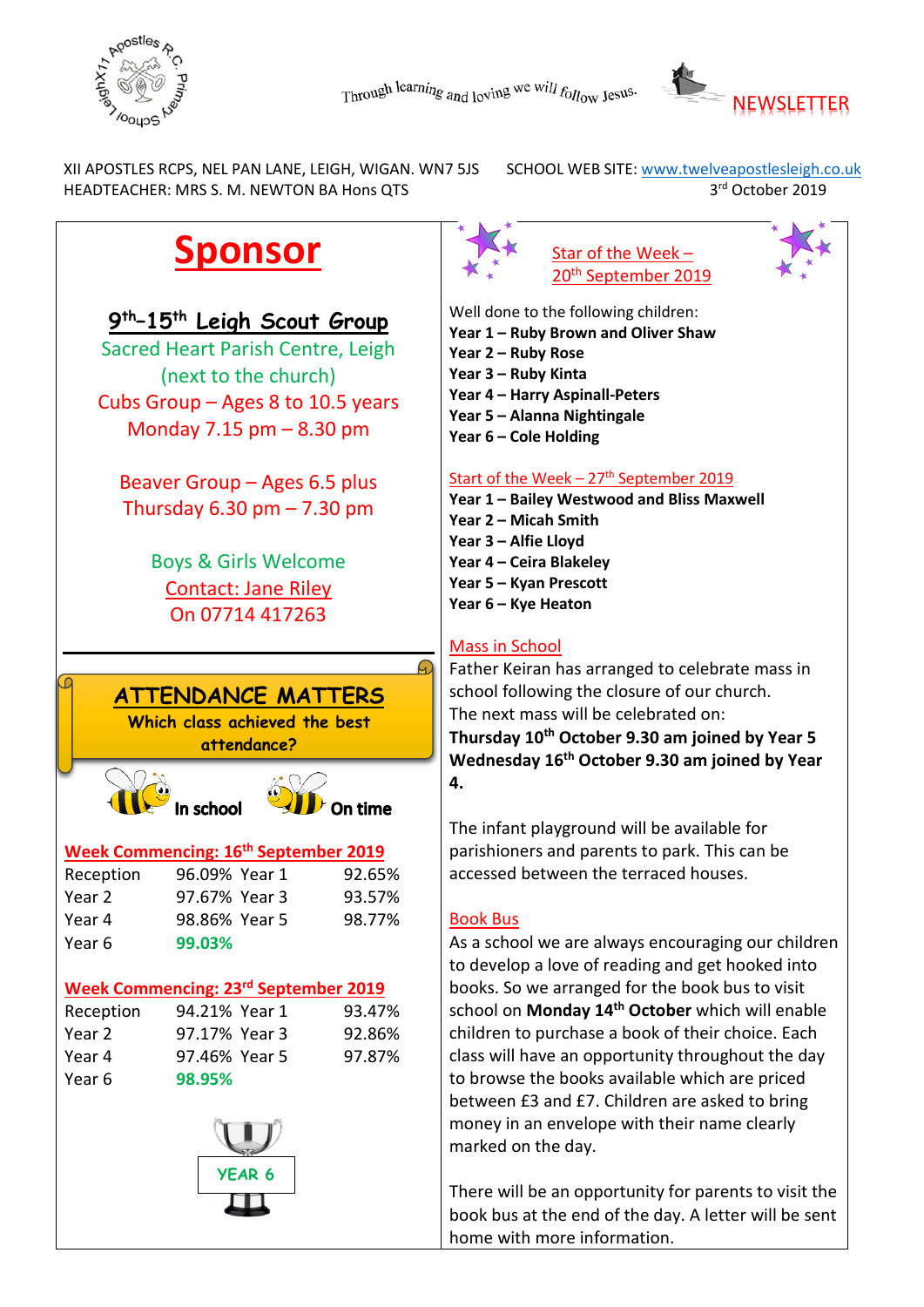#### Parents Evening

#### Tuesday 15<sup>th</sup> & Thursday 17<sup>th</sup> October at 3.30 pm – 5.30 pm

The staff will be available to discuss your child's progress so far on the above dates. A reservation form has been sent out but is also available from the office. Please complete the date and time you would prefer and return the form to your child's teacher as a matter of urgency. They will try and accommodate your preference and a slip will be sent home with your child on **Friday 11th October**.

#### Uniform Recycling Table

This will be available on the evening for any parent to look through and take away for a small donation.

*Please note there will be no after school clubs on these dates.*

#### Data Collection Forms

The form is vitally important so as we can update your child's details and contact information. If you have not already completed the form, please send to school as a matter of urgency. These can be collected from the office.

#### Photograph Permission Slips

If you have not already done so, please can you also send this permission slip back to school as a matter of urgency. Spare forms can be obtained from the office.

# Year 6 Collective Worship

#### Friday 4th October at 3.00 pm

Parents are invited to join Mr Rowlands and the children in prayer at the end of school day.



#### Year 4 – Harvest Assembly Friday 4th October at 9.00 am

Parents, relatives and friends are invited to this special assembly. Please join Mrs Marsden and the children in Year 4.



## Book Bus Continued



#### Volunteers needed for Bagels!

Many thanks once again to all those parents that have volunteered, both past and present to help prepare and distribute the bagels before the start of school.

To enable us to continue running the magic breakfast programme, we still need volunteers from 8.15 am to 9.00 am to help with toasting/warming of the bagels and taking them outside on the playground. If you are able to give some time and maybe volunteer for a particular day or a week, please leave your name at the school office for the rota.



#### **Easy Fundraising**

Thank you to all parents that have signed up to this. We have received email notifications informing us of your support. Please remember to do your online shopping via the easyfundraising website.

Please see attached information about easyfundraising website. You can help the school by collecting free donations every time you shop online.

#### Trips and Visitors to School

Teachers plan a host of visits and visitors to enhance the curriculum. Our army of friends plan and organise a range of fundraising events to subsidise these enrichment activities.

The following have been planned for this half term. Your child's class teacher will send out a letter with more detail;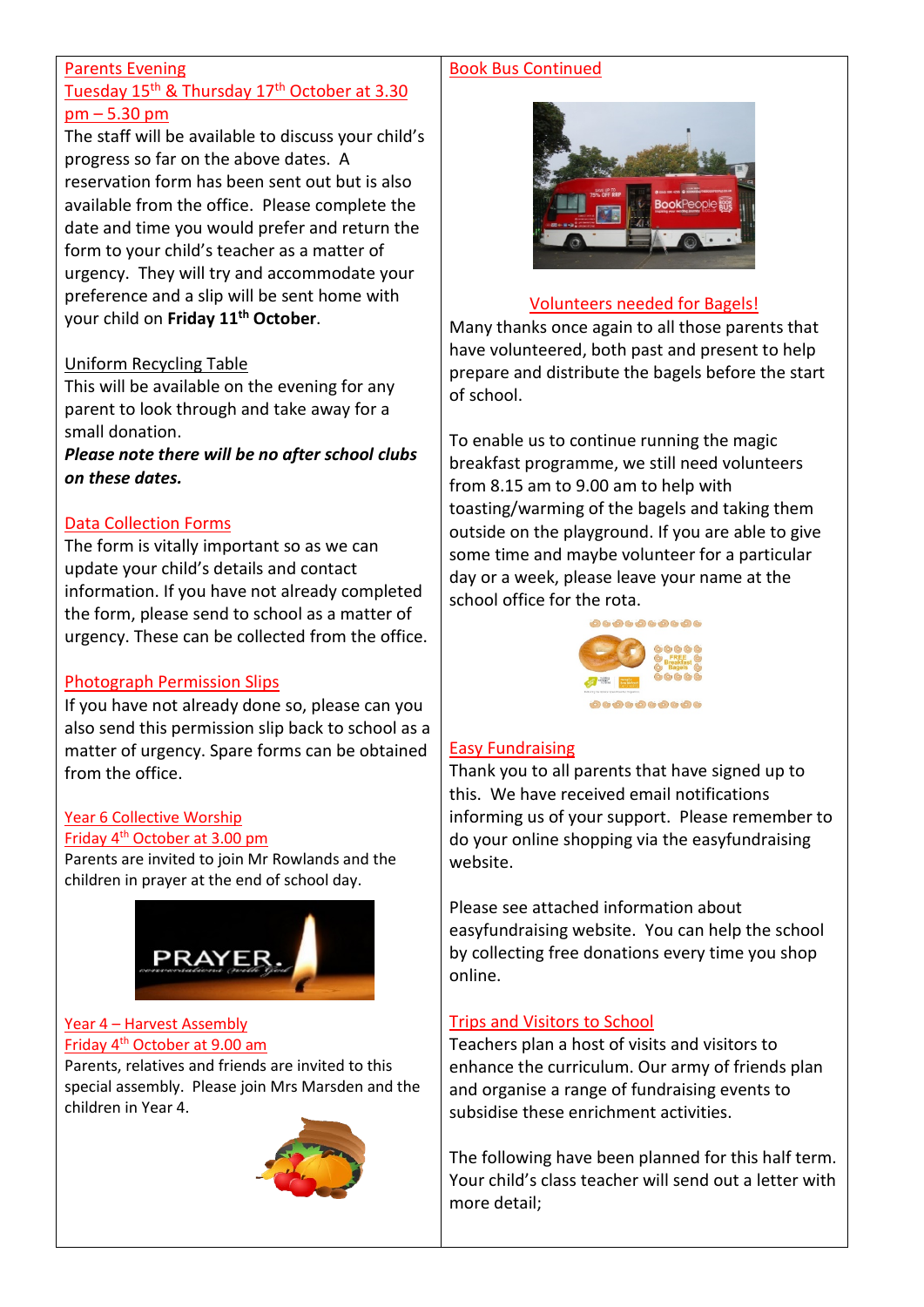#### Sponsored Bounce Friday 18<sup>th</sup> October at 1.15 pm

This is one of our annual fund-raising events that involves all our children. We hire a bouncy castle for an afternoon and each class

get a turn to go on. A sponsor form has been sent home and there are copies available at the school office. Please try your



best to get 1 or 2 sponsors for your child and then return this form to your child's class teacher by **Friday 18th October**.

If anyone is available, we need about 10-12 helpers to count the bounces and to serve drinks. Helpers would need to come to school from 1.00 pm. Please inform the school office if you are available to help – thank you.

# Mile of Copper

# Friday 22nd November at 10.45 am to 3.00 pm



The buckets are now in class and we ask all our families to save 1p and 2p coins and send them into school. Each class will compete to try and fill a bucket. We might be

able to make a mile this year!

#### Reception Intake – September 2020

Anyone interested in sending their child to XII Apostles R.C.P.S. should come into school and register their child's name.

This does not guarantee a place nor is it a formal application for a place. However, it does enable us to forward future correspondence about our open evenings and other relevant information.

#### E-Safety

Parents can access a free online safety magazine called DITTO to keep up to date with risks, issues, advice and guidance related to keeping children safe online whilst also enjoying learning about technology.

You can download a copy:- [https://www.esafety](http://briefing.safeguardinginschools.co.uk/lt.php?s=86b94a8571d523f1ae6b56cb17727548&i=75A101A5A663)[adviser.com/latest-newsletter/](http://briefing.safeguardinginschools.co.uk/lt.php?s=86b94a8571d523f1ae6b56cb17727548&i=75A101A5A663)

Can I remind parents that there is a wealth of guidance on our school website on keeping children safe online under the "parent tab".

**Friday 11th October Year 5** - Bolton Museum to enhance History topic Egyptians. **Wednesday 16th October Year 2** - Blackpool Circus to enhance cross curricular work around the Circus.

## Parents Workshops and Meetings

Throughout this term teachers will be inviting parents to information sessions and meetings about the curriculum so please watch out for a letter that your child will bring home.

I have listed dates and times below:-

Year 1 – Mrs O'Boyle and Mr Ahmed - Early Reading and Writing Workshop Friday 4th October at 9.00 am Friday 11th October at 9.00 am

Year 5 and Year 6 Parent Workshop on Reading and Vocabulary with Mr Rowlands and Miss Phoenix Wednesday 9th October at 3.30 pm and 5.00 pm

More information to follow.



#### School Photographer

Your child has brought home proofs of their photographs that were taken

in school this week. If you would like to purchase these, please complete the order form that were placed inside the envelope sent home. Please can you ensure you have entered your child's name, class and order value to the front of the envelope, then hand this into your class teacher or school office. You can make your payment by cash, cheque, credit/debit card or postal orders. **The closing date for this is Tuesday, 8th October 2019**. If you require photographs after this date, you can do so by ordering direct with Tempest.

#### **CAFOD**

Year 4 parents are invited into school for tea and cake on Friday  $11<sup>th</sup>$  October at 2.30 pm. A small donation of £2.00 is required. Invites and further details to follow.

#### Community Fun Day

#### Saturday 5<sup>th</sup> October 2019 from 12 noon - 3.00 pm

Come and try something new this weekend! The Westleigh School, Westleigh Lane, Leigh is holding a Community Fun Day. It is free entrance, free activities and it is for age groups. Please see the flyer attached all details.